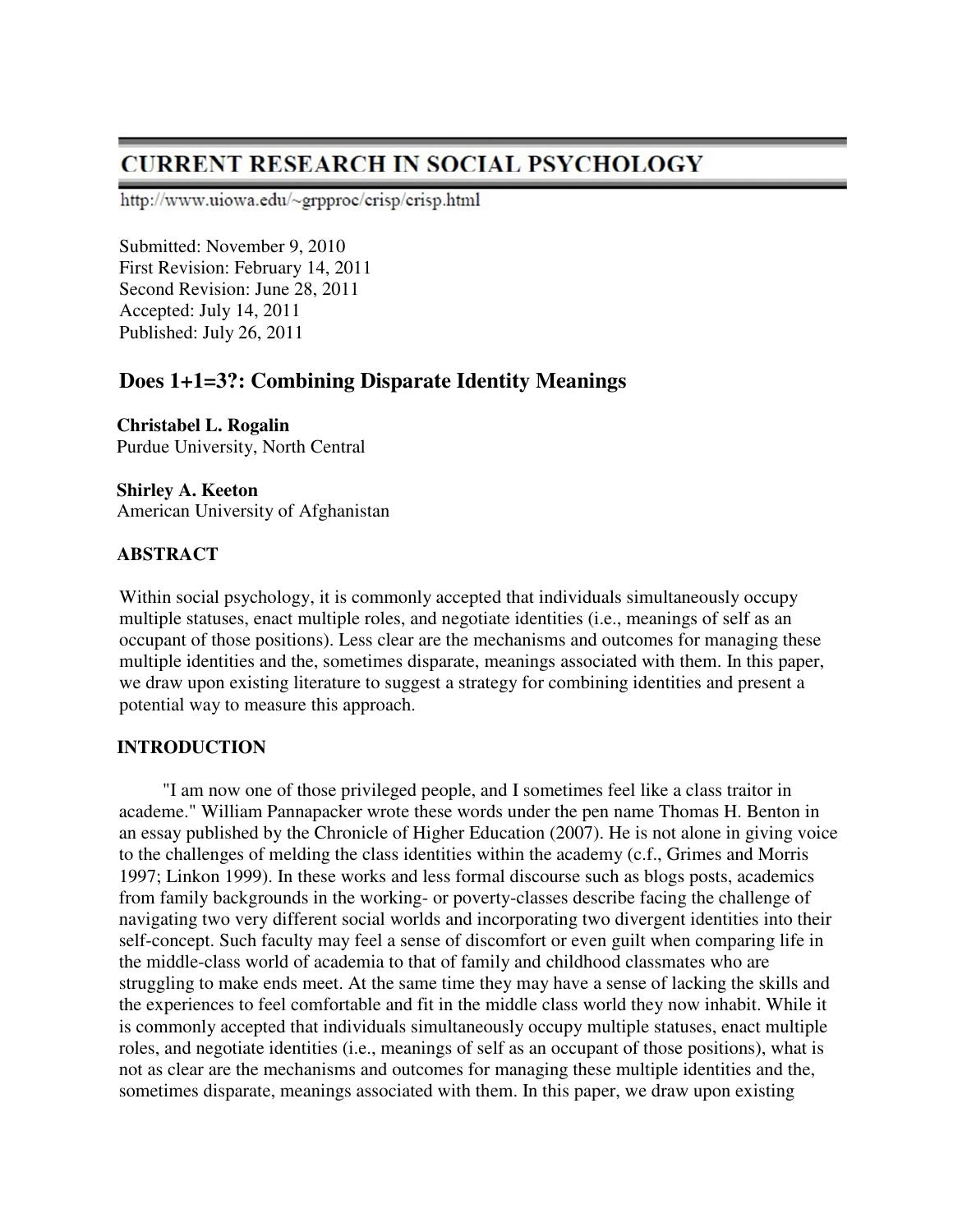literature to suggest a strategy for combining identities and present a potential way to measure this approach.

It is not only social interactions that present challenges when individuals are trying to navigate multiple identities, such as combining one's class identity within higher education. These individuals must also reconcile disparate self-meanings. Identities represent the meanings that one applies to self as an occupant of a social position. As a result, blue collar academics not only occupy multiple roles they also hold multiple (conflicting) identities simultaneously—the identities of blue collar and academic. Given that identities have consequences for relationships, self-evaluation, and behavior, the implications of such tensions transcend the immediate interactions. A host of sociological theories of identity (i.e., affect control theory, identity theory and identity control theory) articulate the processes of identity management as it relates to a single identity. What is not as clear from these theories are the processes individuals use to manage multiple identities simultaneously. In this paper, we begin by briefly highlighting sociological conceptualizations of self and identity. We then draw on existing strategies to propose two stages of identity management in reconciling conflicting identity meaning. We conclude by offering a potential way to measure these processes.

### **CONCEPTUALIZATIONS OF SELF AND IDENTITY**

The self cannot be understood as a unidimensional or static object. Rather, it is a mosaic of identities that stem from specific formal social statuses occupied by an individual (Stryker 1980), social identities associated with membership in groups and organizations (Stryker 2000)*,*  less formally recognized social categories and groups to which she belongs (cf., Turner 1985), and identifications linked to characteristics, traits, or attributes (Smith-Lovin 2003). This broad conceptualization allows us to capture the wide variety of information by which people define themselves as similar to and different from others and by which they organize and evaluate behaviors and relationships. The collection of identities held by an individual is best understood as an interconnected system. Many theories of identity provide a framework for this more holistic understanding of the identities that comprise the self. According to these perspectives, identities are hierarchically arranged on the basis of their relative importance to the individual (McCall and Simmons 1966/1978).Within this complex system, the various components are sometimes highly dependent on one another and sometimes not. Individual identities are sometimes compatible and reinforce one another and they sometimes conflict with or challenge one another (Stryker 2000).

These identities have important consequences for shaping interactions and behaviors as individuals seek to conform to role expectations and the views they hold of themselves and those others hold of them. More specifically, individuals have a vested interested in being perceived by others in ways that validate the identities they hold for themselves. Thoits (2003) summarizes this process well: "Because we not only know ourselves through the eyes of others, but evaluate our worth, goodness and competence through others' eyes as well (Cooley, 1902) we are motivated to gain the rewarding approval of other people by anticipating and meeting their expectations"(179).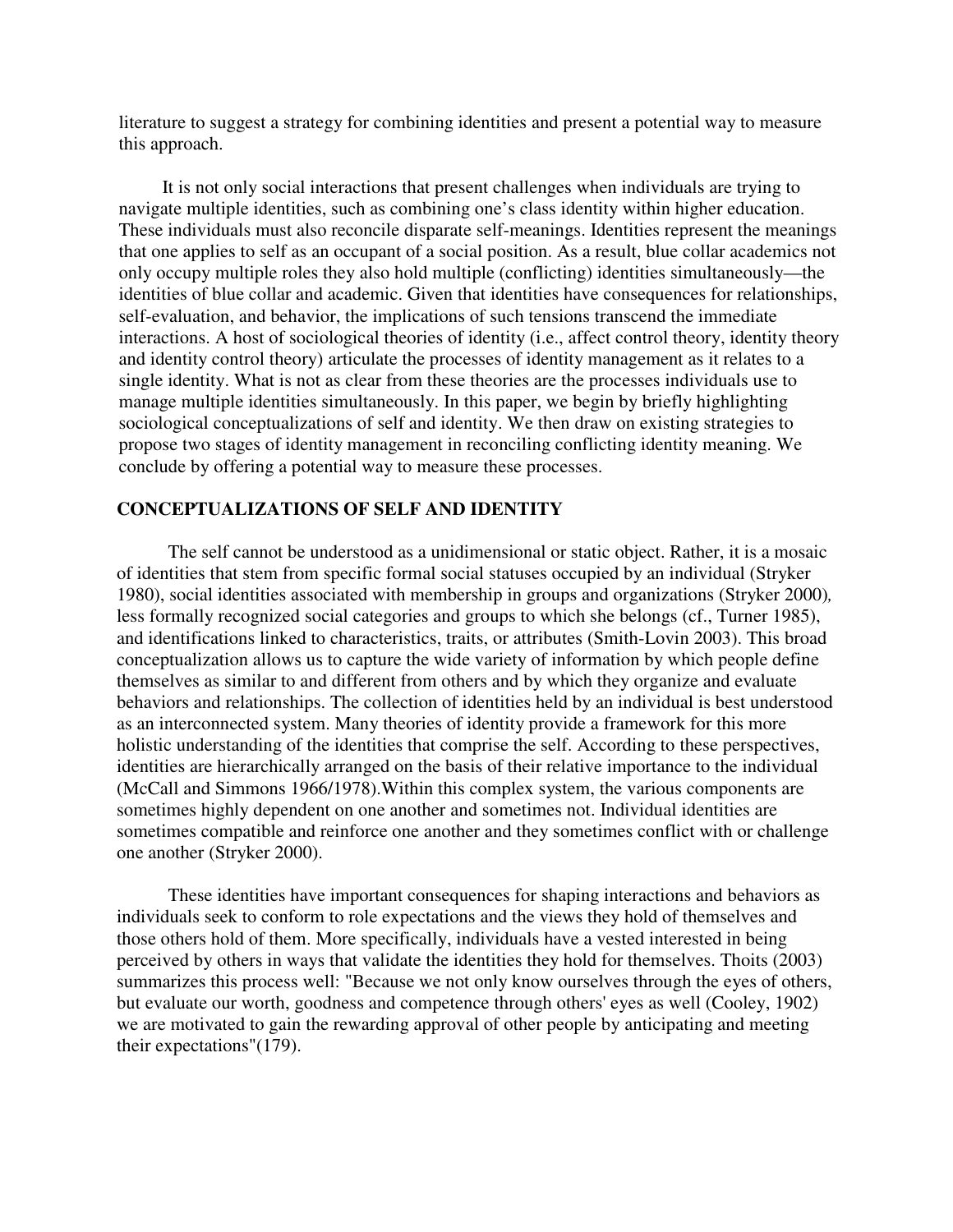Identities more important to the individual are more likely to be enacted across situations. Considering only the position of identities in the hierarchy is not sufficient for understanding which identity is activated and enacted in a *given* setting. Symbolic interactionists have long noted the importance of defining the situation in social interactions (Blumer 1969). A key component of defining the situation is to negotiate meanings of self and others. Many settings limit the identities that are relevant or that can be enacted. Thus, in any given situation an individual can only enact those identities that are validated by others. Furthermore, the more individuals who are present in a given situation, the larger the number of others who must agree on a shared definition of the situation, the more restrictive the range of identities available to each participant. In ongoing relationships, it is not just the number of others *present* in a given situation that constrains the number of available identities but also *potential* interaction partners who are connected to those who are present. This validation is complicated by the multifaceted nature of society and selves in modern societies which make available a set of possible identities. The outcomes of such negotiations and interactions serve to reinforce some identities with identities that are successfully enacted and confirmed by interaction partners may become more important and salient to the individuals increasing the likelihood that they will be activated in future settings. In sum, people live their lives as agents in tension with, in response to, restricted/constrained and enabled by the social structures within which they are embedded.

Given the multiplicity of statuses held by any individual, and the differing demands created by the role sets of any given social position, it might seem that most individuals would remain in a state of constant conflict and strain. Considerable work within role theory has examined the impact of this multiplicity of social positions on the individual (cf., Simon 1995; Thoits 1983, 1986). In some cases, this multiplicity of roles has been found to have positive effects on well-being and, in other studies, it has been shown to have a negative effect (Thoits, 1983). The differential impact of role conflicts may be explained by differences in how the identities related to those roles fit into the individual's self structure and by the individual's success at managing competition or conflict among their roles and identities.

Until recently, identity theorists have afforded little attention to the interplay between and among the various identities held by the individual. Exceptions were studies focusing on conflicts between two specific identities. For example there are studies that examined specific combinations of potentially problematic identities (cf., Loseke and Cavendish 2001; Yeung and Strombler 2000; Dufour 2000). A sizable literature on the discrepancy between being a "good leader" and being a "good woman" (c.f. Eagly and Karau, 2002) also exists. In addition, there is a growing literature investigating how expectations for being an "ideal worker" may come at the cost of fulfilling the expectations of being a "good mother," although this literature is not explicitly focused on identity processes (Blair-Loy 2003; Stone 2007). While these studies are helpful in understanding the interplay of (and potential conflict between) two specific identities, they do not offer a unified or systematic way of understanding multiple identities. More recently the issue of multiple identities has been the focus of work by Burke (2003), Smith-Lovin (2003, 2007) and Thoits (2003).

We now build on this growing body of work to examine the issue of repeated conflict or competition among identities, and identify a new mechanism that may be used by individuals. For the purposes of this discussion, we focus on only those identity conflicts that occur on a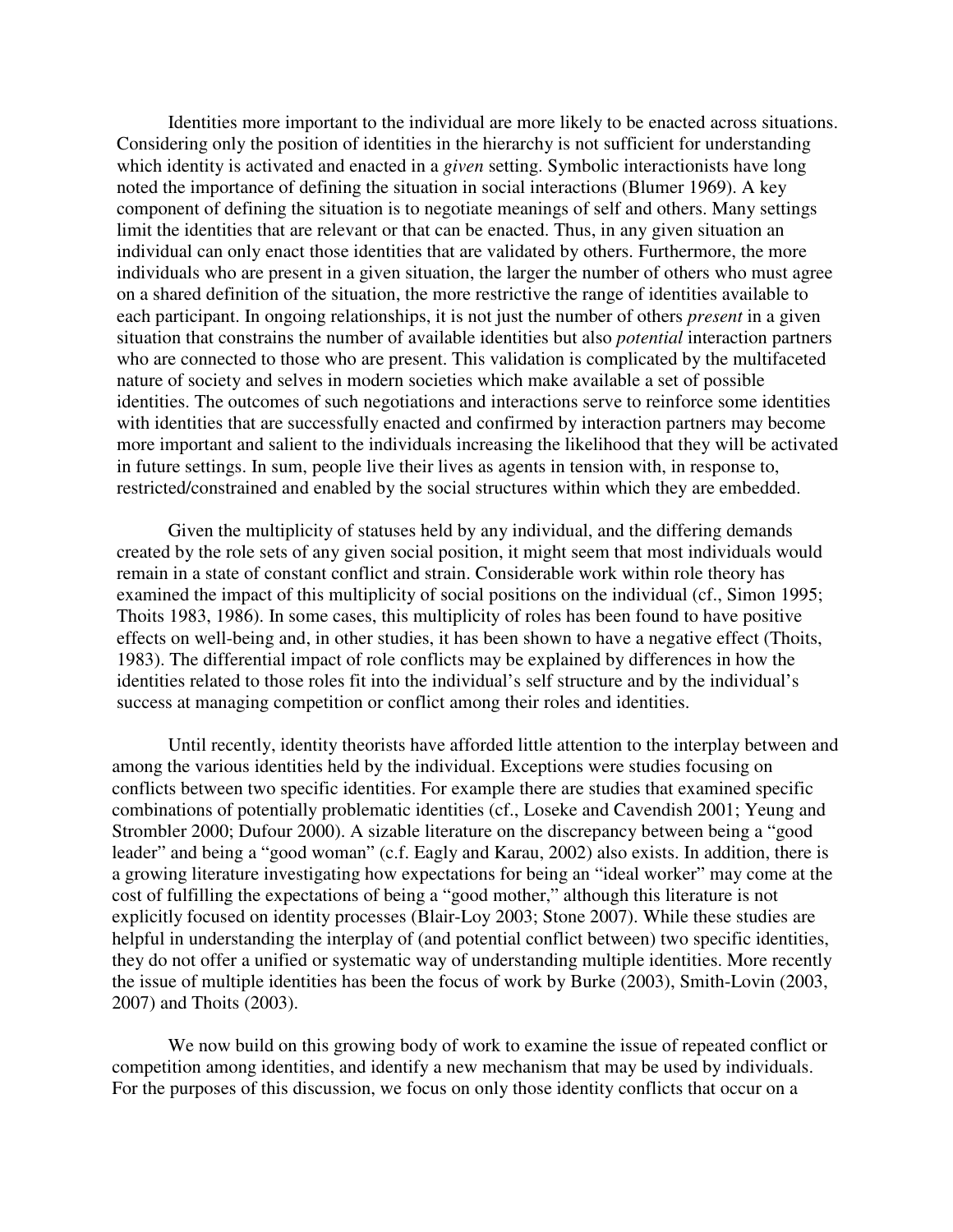repeated basis and only on those conflicts involving identities that are central to the person's overall definition of self. Individuals are more likely to enact such highly important identities even when they are not directly relevant to an interaction (Turner 1978). In addition, we and our interaction partners are often unable or unwilling to set such identities. When we experience incongruity among identities important to us, we must do something about it. As cognitive misers we are also motivated to minimize our effort in managing the conflict, so that it is only for identities that are important (or central), that we are motivated to expend the cognitive and relational effort. In contrast, when identities are less important or central to us we are less motivated to do so.

We also restrict our focus to repeated situations that evoke conflicting important that are related to very different meanings or that are linked to very different behavioral scripts. In such cases, individuals are more likely to pressure to choose actions that will fulfill some selfmeanings while simultaneously leaving unfilled the expectations associated with other social positions. As a result, the behaviors that reinforce one identity may disconfirm another identity. For example, if a woman behaves in ways consistent with being a woman (i.e., nurturing and deferential) then her behaviors will be inconsistent with expectations for being a leader (i.e., dominating and assertive) (Rogalin 2007). Such disconfirmation is more likely to become a source of distress and when it occurs on a regular basis, when it involves important identities, or when it makes it difficult to fulfill responsibilities and obligations to others. Though his theoretical arguments are focused on identity control theory, Burke (1991) argues that social stress is likely to emerge when an individual fails to meet the expectations of one identity due to the expectations of another identity. Sharp contrasts between identities can lead to cognitive dissonance and the inability integrate the conflicting identities with one another and with ones overall sense of self (Mahaffy 1996). Such identity challenges may have consequences for interpersonal relationships, self-evaluations, and the evaluations made by significant others (Cast and Burke 2002).

We will now turn our attention to two bodies of work that offer potential strategies for extending our understanding of multiple identity consequences.

## *Affect Control Theory*

Affect control theory (or ACT) offers a potential solution for understanding how individuals deal with multiple identities. ACT (Heise 2007) is premised on the assumption that individuals behave in ways to maintain their own identities and the identities of others (Rogalin, Robinson, and Smith-Lovin 2011). According to the affect control principle, individuals behave in ways to minimize deflection, which is the difference between the fundamental sentiments and the transient impressions an individual has after social interaction. Fundamental sentiments are the culturally stable meanings of identities and behaviors individuals carry with them across social interactions. Transient impressions are the affective meanings created during social interaction.

ACT draws from empirical and theoretical work by Osgood and colleagues (1957) who argue that individuals cross-culturally interpret meaning across three dimensions: evaluation (good to bad), potency (powerful to powerless), and activity (quiet/still to noisy/lively). EPA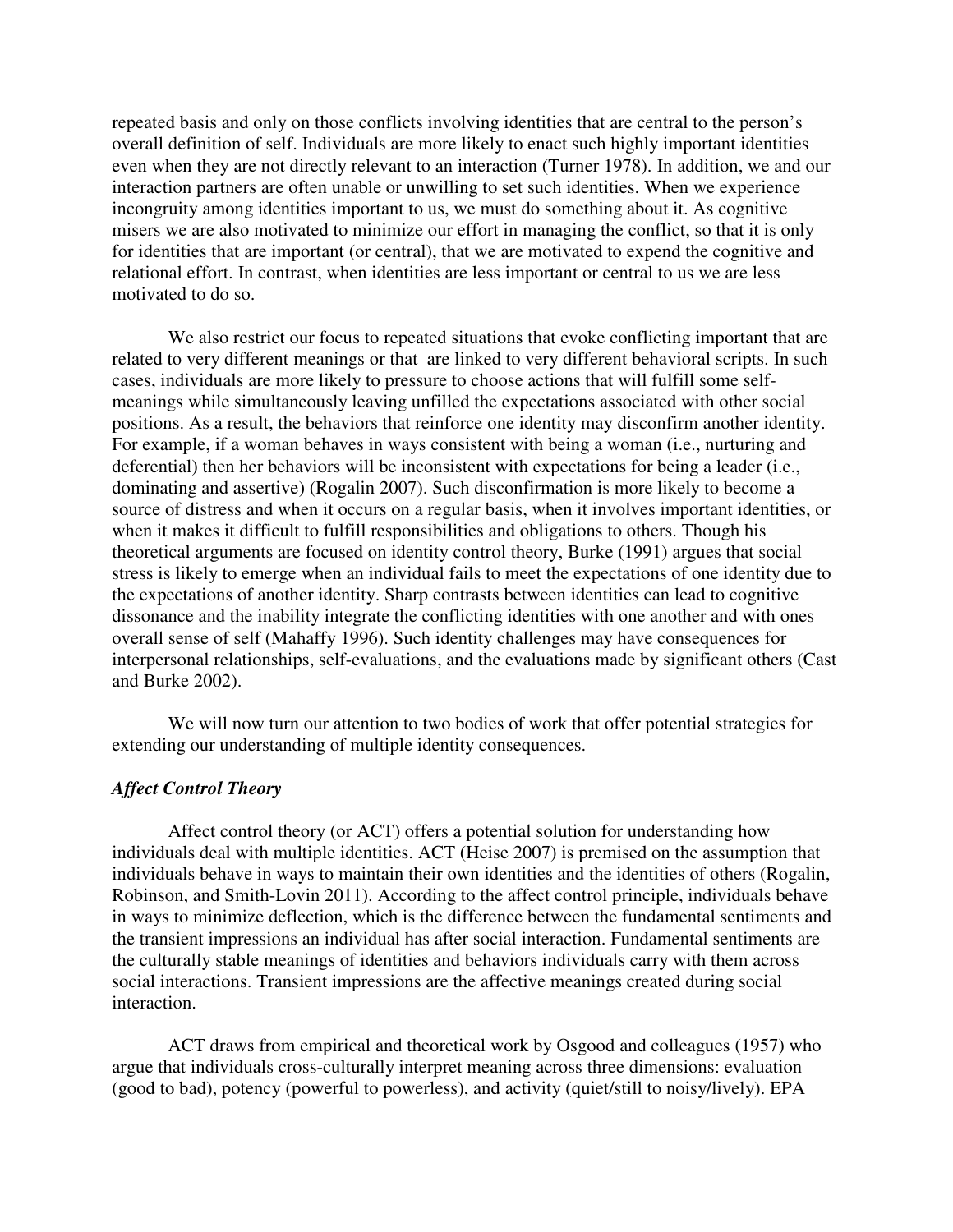(evaluation, potency, activity) profiles measure fundamental sentiments about people, objects, and behaviors. While Osgood et al. (1957) argue that these three are the fundamental dimensions of meaning *cross-culturally*; ACT assumes that the specific EPA profiles *vary between* cultures (Robinson and Smith-Lovin 1999).

Work by Averett and Heise (1987) illustrates how identities are supplemented with additional information, called modifiers. Modifiers allow specific behavioral expectations to be generated by the amalgamation equations that take into account both the role identity and the modifier. A role identity is defined as the initial identity. In our opening example, "academic" is a role identity and "blue collar academic" is the modified identity with blue collar as the modifier. Role identities may be modified by a supplementary status (as well as by other factors) to define a particular identity for individuals within a given interaction. Averett and Heise (1987) also suggest that these modifications may result in new expectations for and interpretations of the interaction. Over the course of repeated interactions, a similar modification may occur for competing identities held by the individual.

When the modifier and the role-identity have similar meanings on the dimensions of evaluation, potency, and activity, this has little significance. However, when the meanings of the modifier and the role-identity differ markedly, the resulting weighted average of the new modified identity may be substantially different from the original identity. Further, the strategy of amalgamation is a situational adjustment. We now turn our attention to a mechanism by which the temporary can become persistent.

#### *Identity Management Model*

Keeton et al. (2011), drawing on Keeton (1999), extended the idea of *amalgamation* as used by Averett and Heise (1987) to suggest three strategies that individuals may use to manage competing, multiple identities: compartmentalization, reprioritization, and blending.[1] Compartmentalization refers to the separation of competing identities into different parts of the social environments. Reprioritization occurs over time when one of the equally valued identities becomes devalued so that the default of enacting the most important identity can be used to resolve conflict or competition. Blending is the merger or redefinition of competing identities in a way that creates a distinctive new identity. Burke (2003) suggests similar strategies to those suggested by Keeton et al. (2009), although not using the same terminology. In this paper, we restrict our discussion to identity *blending,* as it is the strategy that is most relevant to repeated competition/conflict among highly valued identities. Blending is also the only strategy suggested by Keeton et al. that directly addresses the multiple identity question. Reprioritization and compartmentalization focus on ordering of single identities.

For Keeton (1999), blending occurs when individuals combine two conflicting identities into a new related but distinctive identity that is associated with a unique set of expectations. Blending extends amalgamation beyond a given interactional setting by shifting the basis of self-identification in a lasting manner. In addition, this new identity provides a means for soliciting validation from interaction partners. The new expectations can then be used by the individual for self-evaluations and behavioral guidance.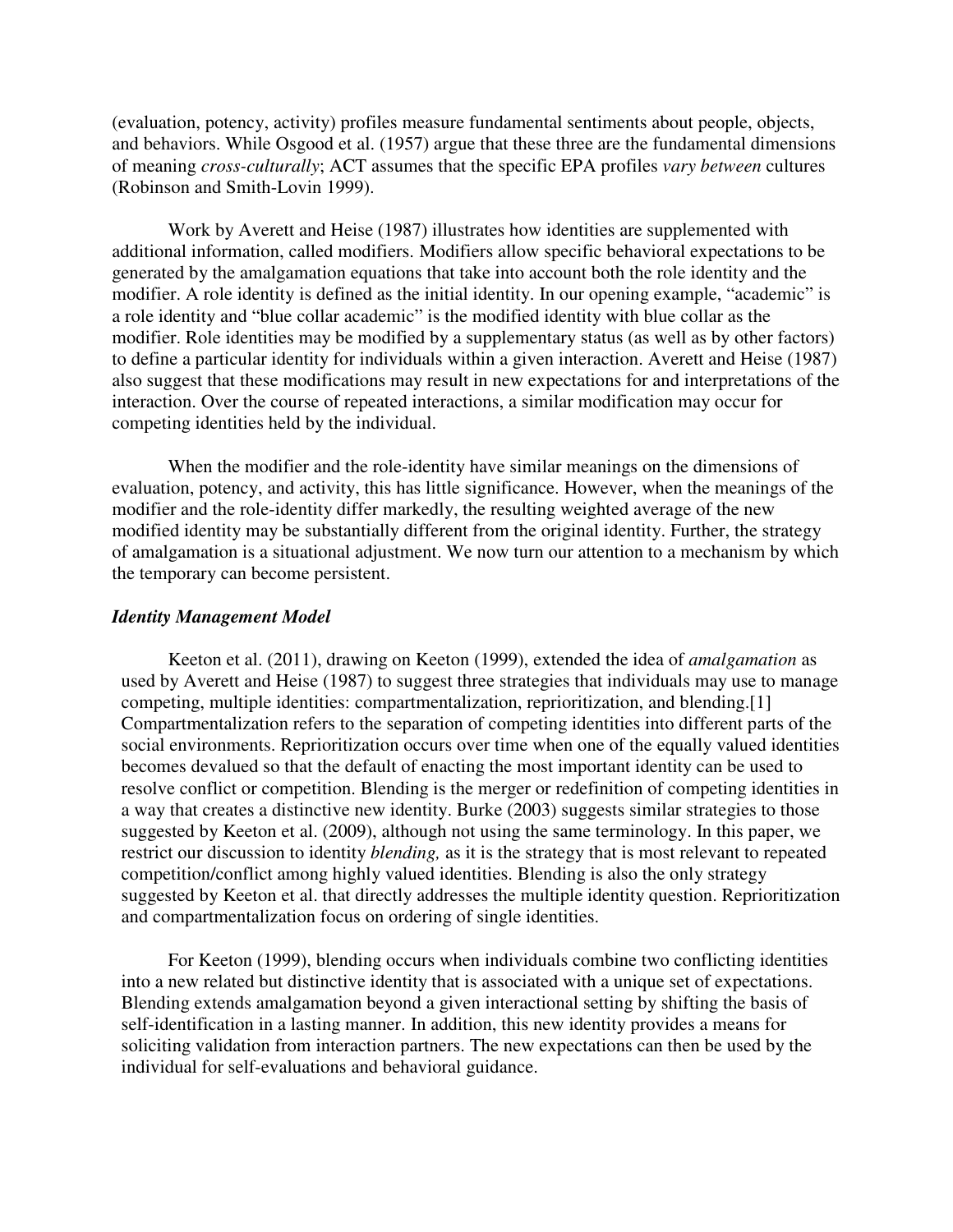#### *Management of Multiple Identities*

We propose that the strategies proposed by Averett and Heise (1987) and Keeton et al. (2009) are two stages in reconciling conflicting identity meanings. As we mention above, Averett and Heise (1987) offer a situation-based solution while Keeton et al. (2009) offer a more integrated, cross-situational redefinition of self. Rather being two distinct strategies, what begins with amalgamation sometimes extends into identity blending. For example, existing literature has demonstrated how different groups of women combine meanings associated with employment and motherhood. For urban Azande women, being a "good mother" is tied to notions of work and being a "good provider" (Clark 1999). Among the urban Azande, anyone can provide care for a child, but only a *mother* can work to earn money to provide for her children as they grow and to ensure their future. From this literature, we can see that some women are better able to merge these different aspects of their selves (e.g., being a good urban Azande mother is equated with being a good provider), while other women experience these in terms of a struggle for balance (e.g.,"working" moms in the United States).

For women who define themselves using a professional identity, the (potential) identity conflict may be even greater. For these women, it is not enough to redefine the mother identity to incorporate employment. They must also manage their career-based identity. Averett and Heise (1987) would suggest that on a situation, by situation, basis, these women would just use "mothers." When a woman was at work, she would simply modify her "employee" identity and when she was at home, she would simply modify her "mother" identity. However, if both identities are master identities, then this is more problematic. We suggest that this is a situation in which a new, blended identity would be created. This new identity supersedes the two identities of worker and mother in both work and home contexts. The creation of this new identity occurs over time, across many interactions, and requires negotiation and validation from others.

#### **DISCUSSION AND CONCLUSION**

But, the question remains, how do we measure this process of identity blending? A key obstacle to a more unified understanding of multiple identities is the difficulty of measurement (Stryker and Burke, 2000). Though recent work has more directly examined the issue of multiple identities in both theory development and empirical work (c.f., Burke 2003; Burke and Stets 2009; Keeton et al.2009; Smith-Lovin 2003; Stryker 2000; Thoits 2003), the measurement remains a challenge.

Drawing from ACT, Rogalin and Keeton (2010) propose one possibility for measuring identity blending, using the concept of deflection. Deflection is defined as the difference between the fundamental sentiments and transient impressions. Deflection is operationalized as the following:

$$
(A_e - A'_e)^2 + (A_p - A'_p)^2 + (A_a - A'_a)^2 + (B_e - B'_e)^2 + (B_p - B'_p)^2 + (B_a - B'_a)^2 + (O_e - O'_e)^2 + (O_p - O'_p)^2 + (O_a - O'_a)^2
$$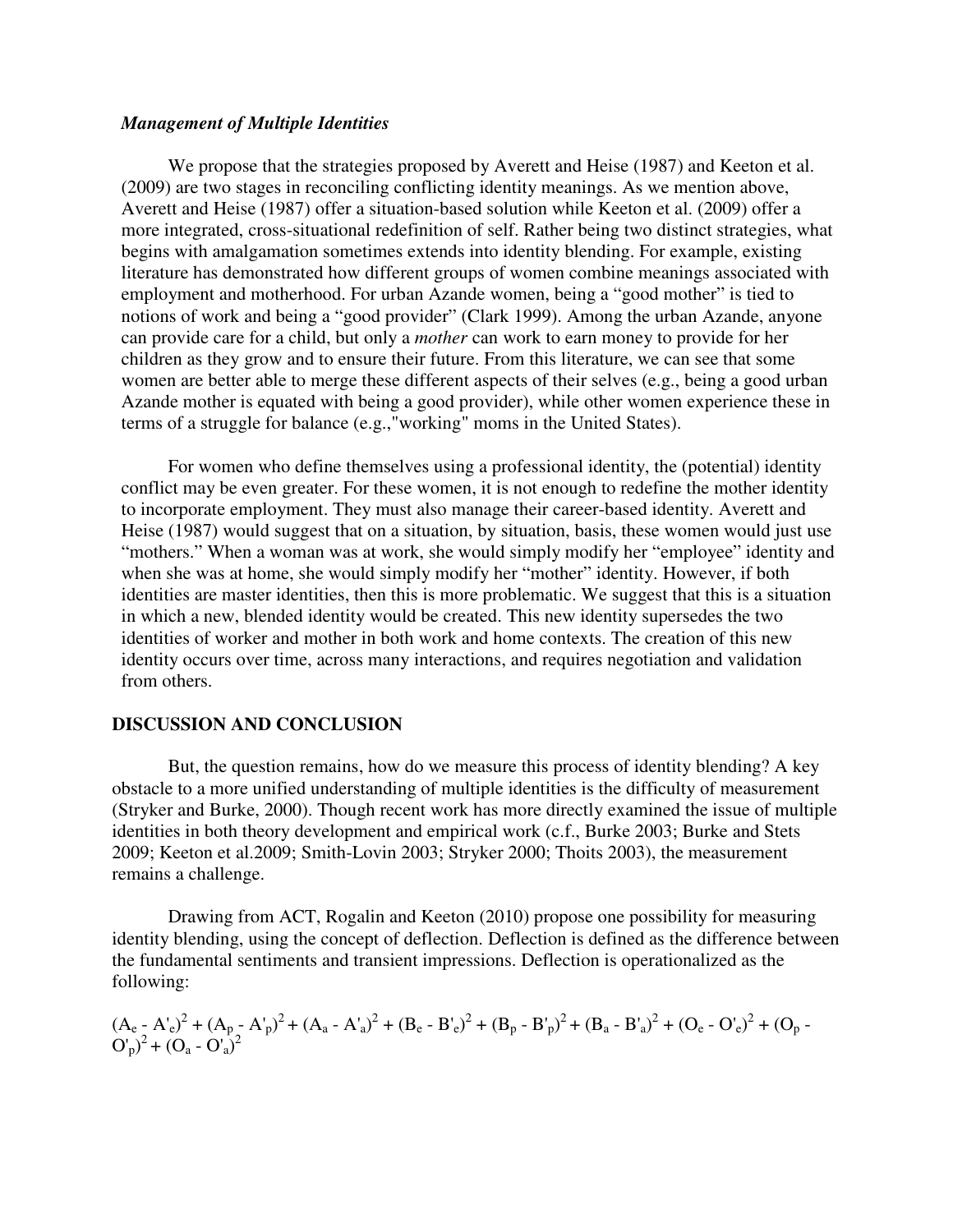Where *A* refers to the actor in the situation, *B* refers to the behavior in the situation, *O* refers to the object of the situation, *e* refers to evaluation, *p* refers to potency and *a* refers to activity. This operationalization of deflection can be used as a potential starting point for operationalizing blending. Rather than taking the difference between the fundamental sentiments and transient impressions, one would take the difference between the difference between the fundamentals of both identities and the difference between what the identity means to a particular person. So for example, if the two identities were blue collar academic, then this is what identity blending would look like:

(Academic in general- Blue collar in general) - (Academic me – Blue collar me)

Where *academic in general* and *blue collar in general* would represent the fundamental sentiments associated with the identities of academic and blue collar and *academic me* and *blue collar me* would represent what those two identities meant to a particular person.

More formally, this manner of operationalizing blending would be:

$$
\left[ \left( A_e - B_e \right)^2 + \left( A_p - B_p \right)^2 + \left( A_a - B_a \right)^2 \right] - \left[ A m_e - B m_e \right)^2 + \left( A m_p - B m_p \right)^2 + \left( A m_a - B m_a \right)^2 \right]
$$

Where *A* refers to academic in general, *B* refers to blue collar in general, *Am* refers to academic me, *Bm* refers to blue caller me, *e* refers to evaluation, *p* refers to potency and *a* refers to activity. The larger the number, the more a person has blended the two conflicting identities.

As pointed out by Kalkhoff (2010),[3] calculating a percent change would be a beneficial, supplementary analysis for this proposed measure of blending. Specifically, this percent change would capture the difference between the fundamental sentiments of each identity and the difference in what each identity meant to that person. More formally, this percent change would be:

$$
\left[ \frac{\text{(Academic me - Blue collar me)} - \text{(Academic in general - Blue collar in general)}}{\text{(Academic in general - Blue collar in general)}} \right] \times 100
$$

This percent change could be a means of capturing the relative shift in the meanings.

Though not easily addressed, answers to this measurement question and other questions of multiple identities are likely to prove critical for advancing several lines of research within social psychology. One such area examines work on multiple identities and well-being. Previous work on role conflict has presented a mixed picture regarding the impact of multiple roles/identities. Thoits (2003) and others have suggested that the key to understanding the differing effects of role conflict may lie in understanding the identities associated with the roles and the nature of those identities. Stets and Harrod (2004) have suggested that multiple identities may be beneficial only when they are verified. However, it may be a function of the unique constellation of identities held by the individual rather than the number of identities that shape well-being. Discrepancy among identities in the constellation presents challenges for identity verification and, thus, may be detrimental for well-being. Smith-Lovin (2007) argues that when a person is simultaneously engaging in multiple identities, mixed emotions are likely to result.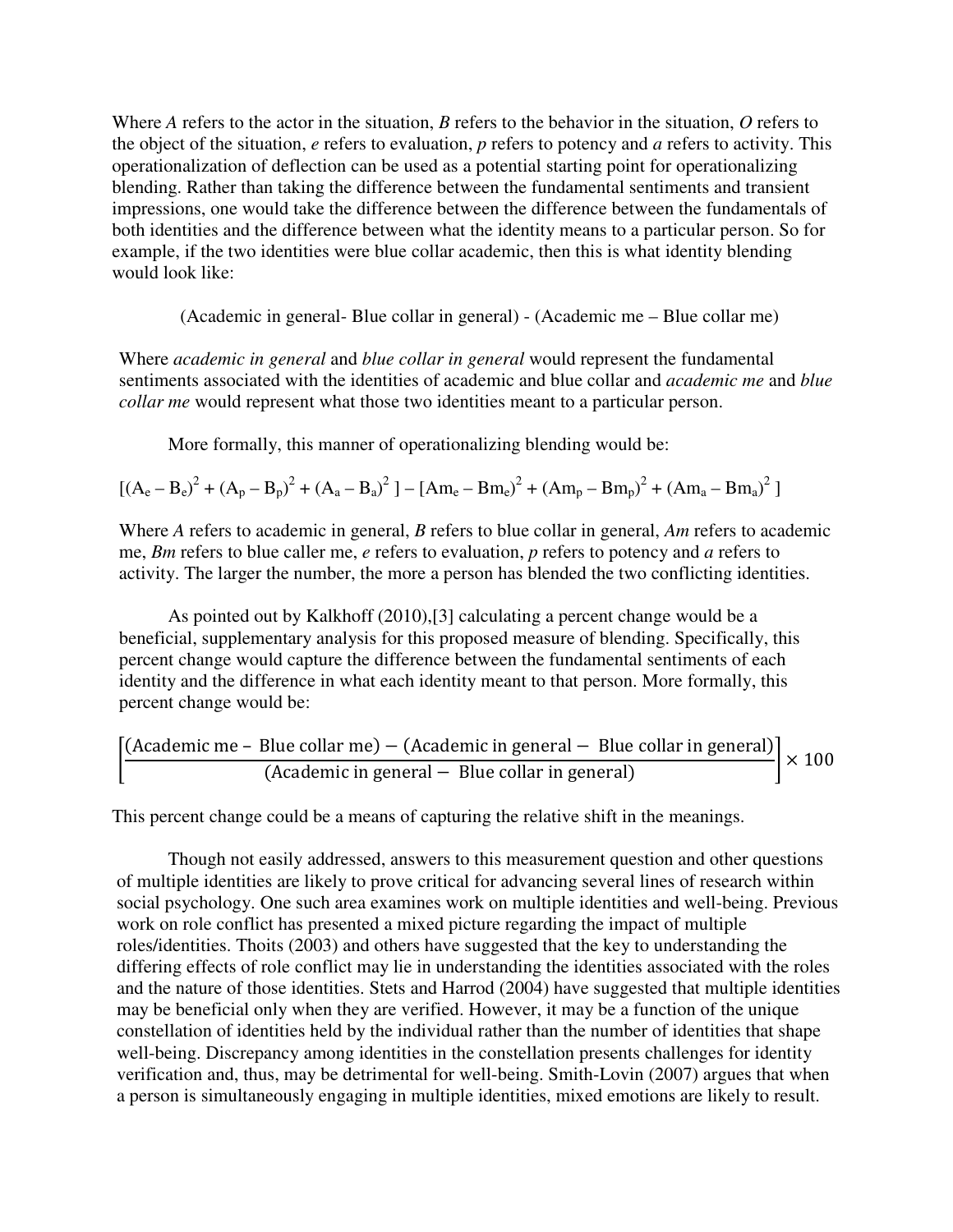Further, she argues that individuals engaging in multiple identities (with mixed emotions) simultaneously can support cultural redefinition of identities, which inform another area of research, social change. It is interesting to note that the process of identity redefinition begins with amalgamation within a given interaction. In some cases, identity redefinition transcends the situation and becomes more fully integrated into the individual's self through blending. Over time, across multiple interactions, such identity blending may give way to social change, with many individuals enacting a new, shared identity that blends aspects of two previously conflicting identities. However, while we can theorize about this process, the question of measurement remains a significant challenge.

## **REFERENCES**

Averett, Christine and David R. Heise. 1987. "Modified Social Identities: Amalgamations, Attributions, and Emotions." Pp. 103-132 in *Analyzing Social Interaction: Advances in Affect Control Theory,* edited by Lynn Smith-Lovin and David R. Heise. New York, NY: Gordon and Breach Science Publishers.

Blair-Loy, Mary. 2003. *Competing Devotions: Career and Family among Female Executives.*  Cambridge, MA: Harvard University Press.

Blumer, Herbert. 1969. *Symbolic Interactionism: Perspective and Method*. Berkeley, CA: University of California Press.

Burke, Peter J. 1991. "Identity Processes and Social Stress." *American Sociological Review* 56:836-849.

------. 2003. "Relationships among Multiple Identities. Pp. 195-214 in *Advances in Identity Theory and Research*, edited by Peter J. Burke, Timothy J. Owens, Richard T. Serpe, and Peggy A. Thoits,. New York, NY: Kluwer Academic/Plenum Publishers.

Burke, Peter J. and Jan E. Stets. 2009. *Identity Theory*. New York, NY: Oxford University Press.

Cast, Alicia .D. and Peter J. Burke. 2002. "A Theory of Self-Esteem." *Social Forces* 80:1041- 1068.

Chronicle of Higher Eduation, Nov. 9, 2007 as retrieved from http://chronicle.com/article/A-Class-Traitor-in-Academe/46556/

Clark, Gracia. 1999. "Work, and Gender in Urban Asante Ideology and Practice." *American Anthropologist* 101:717-729.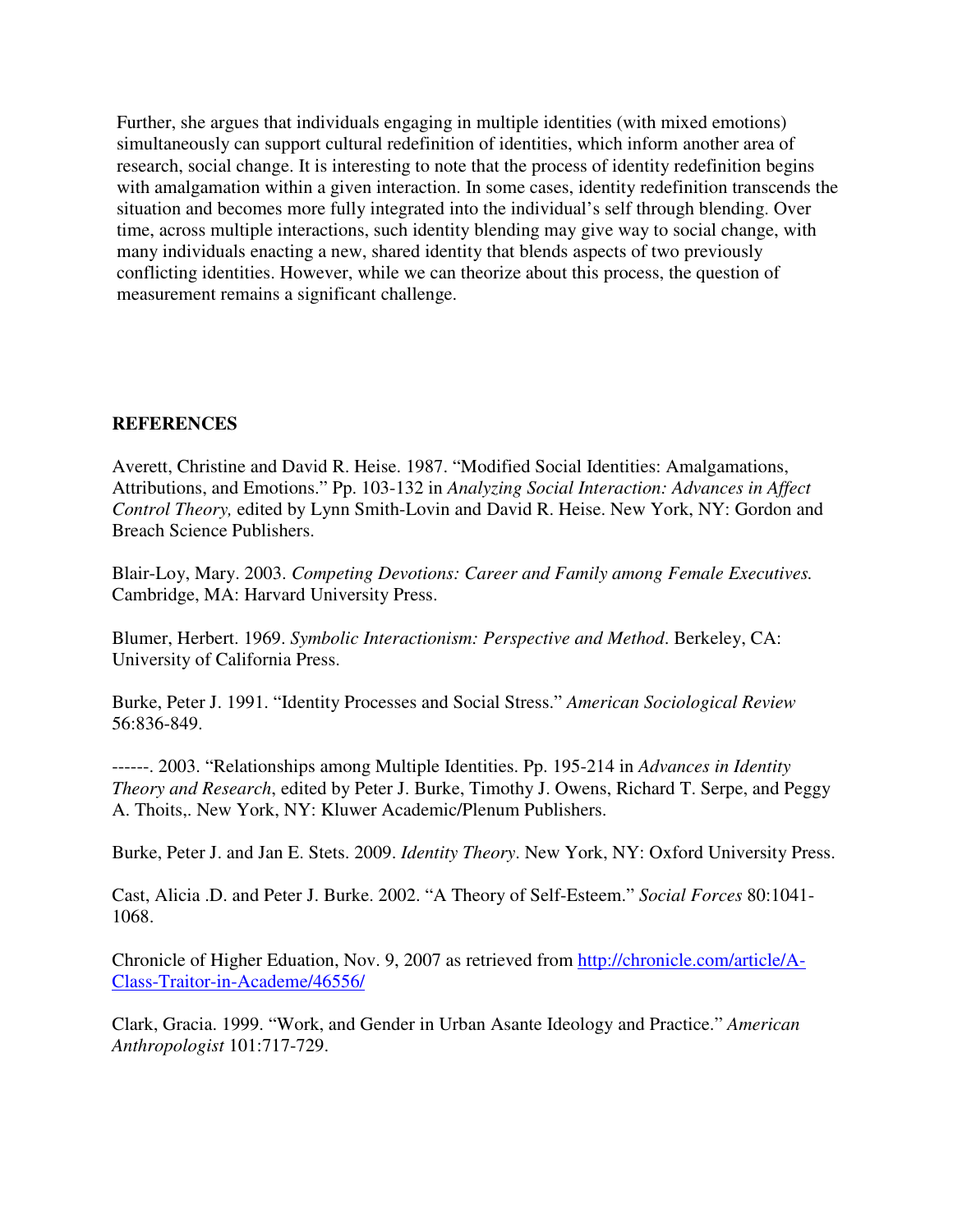Dufour, Lynn Resnick. 2000. Sifting through tradition: The creation of jewish feminist identities. *Journal for the Scientific Study of Religion* 39:90-106.

Eagly, Alice H. and Steven Karau. 2002. "Role Congruity Theory of Prejudice toward Female Leaders." *Psychological Review* 109:573-598.

Grimes, Michael D. and Joan M. Morris. 1997. *Caught in the Middle: Contradictions in the Lives of Sociologists from Working-Class Backgrounds.* Westport, CT: Praeger

Heise, David R. 2007. *Expressive Order: Confirming Sentiments in Social Actions*. New York, NY: Springer.

Keeton, Shirley A. 1999. "To Thine Own Self (and Thine Associates) Be True: The Strategic Management of Conflicting Identities among Female Academics." Ph.D. Dissertation, Department of Sociology, Louisiana State University, Baton Rouge, LA.

Keeton, Shirley A., Dawn T. Robinson, and Christabel L. Rogalin. 2011. "The Ties that Bind: Network Density and Constraint in Self-Presentation." Working Paper.

Linkon, Sherry Lee. 1999. *Teaching Working Class.* Boston, MA: University of Massachusetts Press

Loseke, Donileen R. and James C. Cavendish. 2001. "Producing Institutional Selves: Rhetorically Constructing the Dignity of Sexually Marginalized Catholics." *Social Psychology Quarterly* 64:347-362.

Mahaffy, Kimberly A. 1996. "Cognitive Dissonance and Its Resolution: A Study of Lesbian Christians." *Journal for the Scientific Study of Religion* 35:392-402.

McCall, George J. and J.L. Simmons. 1966 (1978). *Identities and Interaction* (revised edition). NY: Free Press.

Osgood, Charles E., George J. Suci, and Percy H. Tannenbaum. 1957. *The Measurement of Meaning*. Urbana, IL: University of Illinois Press.

Robinson, Dawn T., and Smith-Lovin, Lynn. 1999. "Emotion Display as a Strategy for Identity Negotiation. *Emotion and Motivation* 23:73-104.

Rogalin, Christabel L. 2007. "Effects of Conflicting Leader Identity on Group Performance. Ph.D. Dissertation, Department of Sociology, University of Iowa, Iowa City, IA.

Rogalin, Christabel L. and Shirley A. Keeton. 2010. "Does 1+1=3?: Combining Disparate Identity Meanings." Paper presented at the Group Processes Mini-Conferences in Chicago, IL.

Rogalin, Christabel L., Dawn T. Robinson, and Lynn Smith-Lovin. 2011. "Emotion Display as a Cue in Restoring the Challenged Identity of Others." Working paper.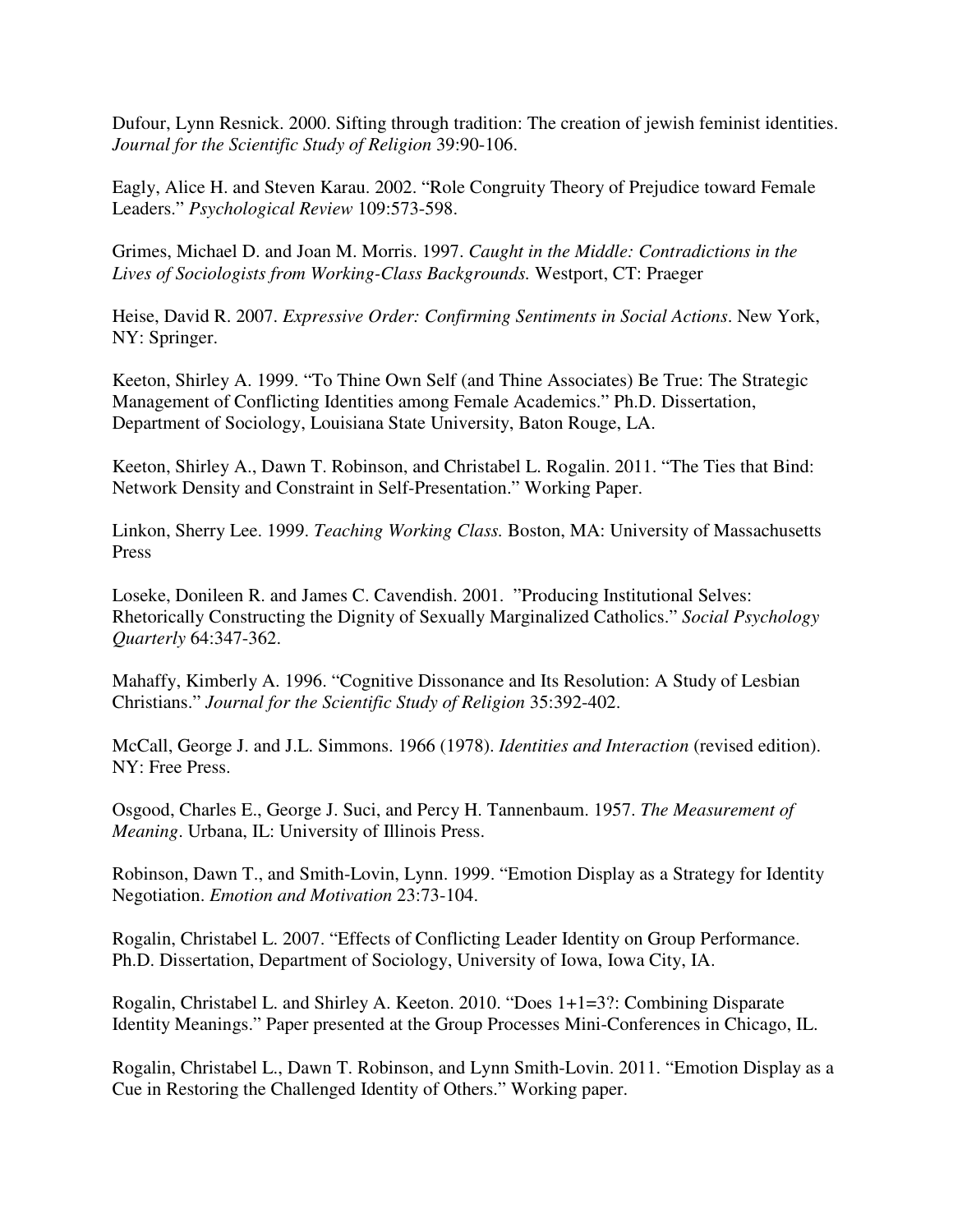Simon, Robin W. 1995. "Gender, Multiple Roles, Role Meaning, and Mental Health." *Journal of Health and Social Behavior* 36:182-194.

Smith-Lovin, Lynn. 2003. "Self, Identity, and Interaction in an Ecology of Identities." Pp. 167- 178 in *Advances in Identity Theory and Research*, edited by Peter J. Burke, Timothy J. Owens, Richard T. Serpe, and Peggy A. Thoits,. New York, NY: Kluwer Academic/Plenum Publishers.

------. 2007. "The Strength of Weak Identities: Social Structural Sources of Self, Situation and Emotional Experience." *Social Psychology Quarterly* 70:106-124.

Stets, Jan E. and Michael M. Harrod. 2004. "Verification Across Multiple Identities: The Role of Status." *Social Psychology Quarterly* 67:155-171.

Stone, Pamela. 2007. *Opting Out? Why Women Really Quit Careers and Head Home*. Berkeley, CA: University of California Press.

Stryker, Sheldon. 1980. *Symbolic Interactionism: A Social Structural Version.* Menlo Park, CA: Benjamin Cummings.

-------. 2000. "Identity Competition: Key to Differential Social Movement Participation. Pp. 21- 40 in *Self, Identity, and Social Movements*, edited by Sheldon Stryker, Timothy J. Owens, and Robert W. White . Minneapolis, MN: University of Minnesota Press.

Stryker, Sheldon and Peter J. Burke. 2000. "The Past, Present, and Future of an Identity Theory." *Social Psychology Quarterly* 63:284-297.

Thoits, Peggy A. 1983. "Multiple Identities and Psychological Well-Being: A Reformulation and Test of the Social Isolation Hypothesis." *American Sociological Review* 48:174-188.

------. 1986. "Multiple Identities: Examining Gender and Marital Satisfaction Differences in Distress." *American Sociological Review* 51:259-272.

------. 2003. "Personal Agency in the Accumulation of Role Identities." Pp. 179-194 in *Advances in Identity Theory and Research*, edited by Peter J. Burke, Timothy J. Owens, Richard T. Serpe, and Peggy A. Thoits, New York, NY: Kluwer Academic/Plenum Publishers.

Turner, John C. 1985. "Social Categorization and the Self-Concept: A Social Cognitive Theory of Group Behavior." *Advances in Group Processes* 2:77-122.

Turner, Ralph. 1978. "The Role and the Person." *American Journal of Sociology* 84:1-23.

Yeung, King-To and Mindy Strombler. 2000. "Gay and Greek: The Identity Paradox of Gay Fraternities." *Social Problems* 47:134-152.

## **ENDNOTES**